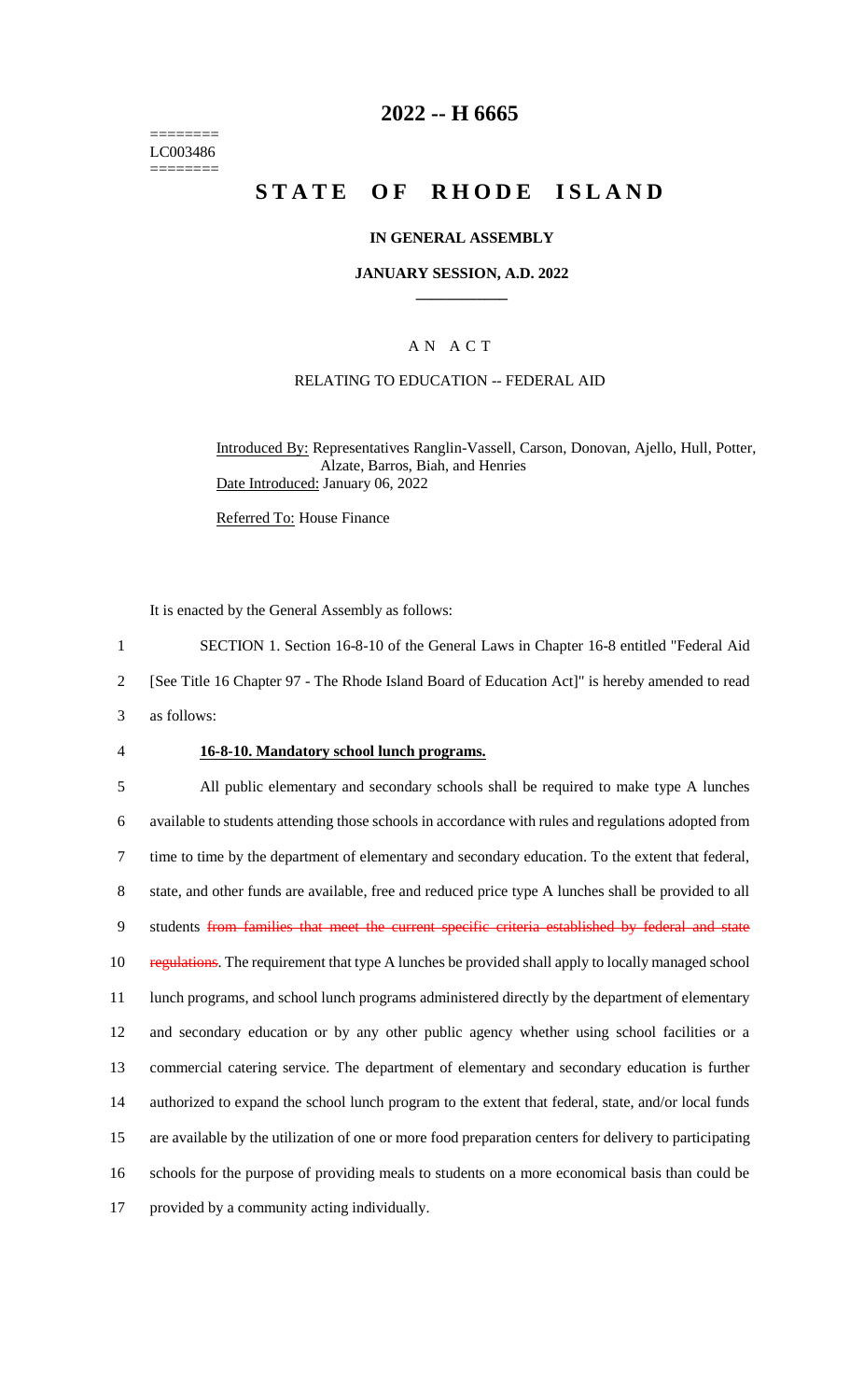1 SECTION 2. This act shall take effect upon passage.

#### $=$ LC003486  $=$